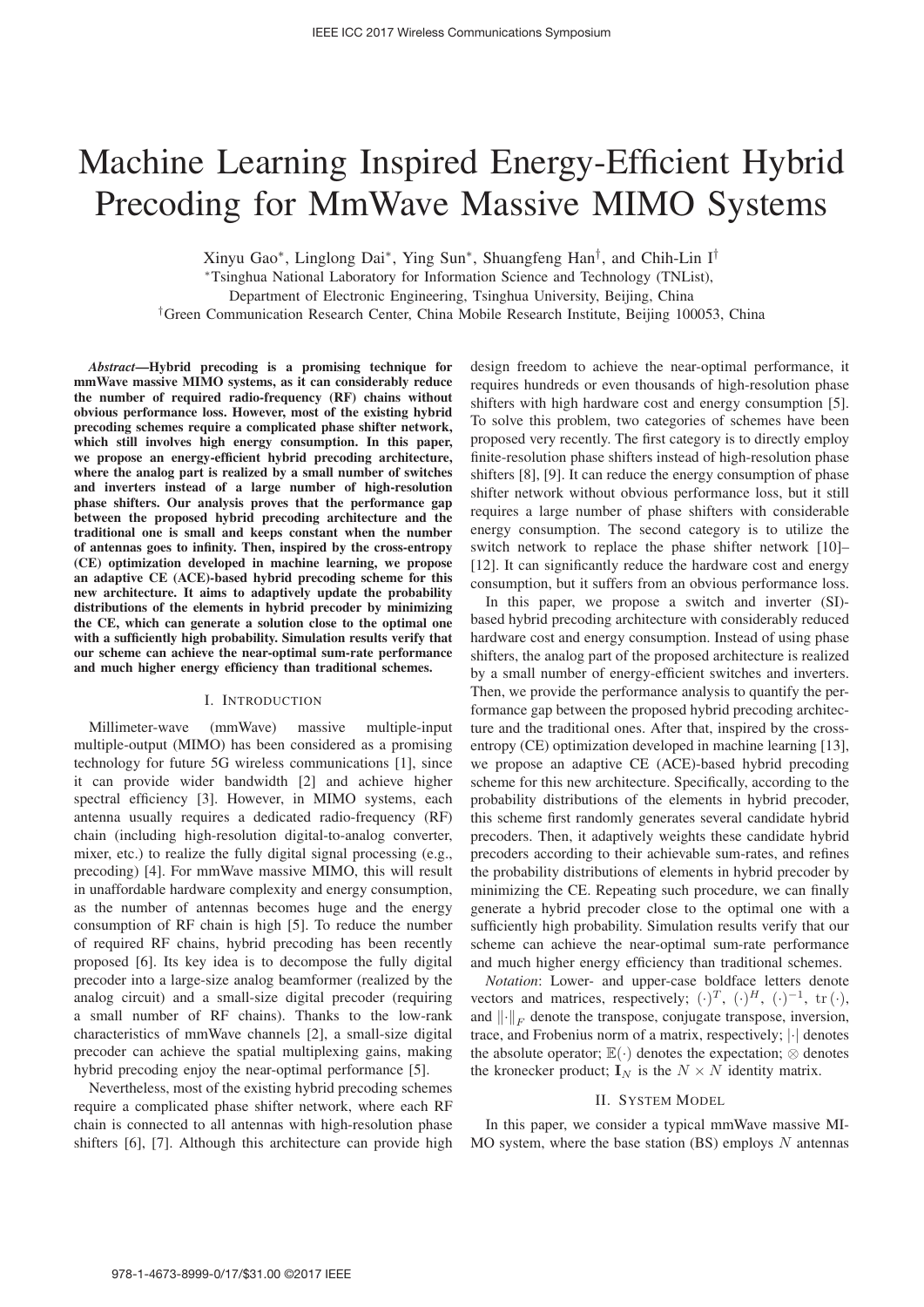and  $N_{\text{RF}}$  RF chains to simultaneously serve K single-antenna users (the extension to users with multiple-antennas is also possible as will be explained later). To fully achieve the multiplexing gains, we assume  $N_{\text{RF}} = K$  [9]. For hybrid precoding systems as shown in Fig. 1, the  $K \times 1$  received signal vector  $y$  for all  $K$  users can be presented by

$$
y = HF_{RF}F_{BB} s + n,
$$
 (1)

where  $\mathbf{H} = [\mathbf{h}_1, \mathbf{h}_2, \cdots, \mathbf{h}_K]^H$  is the channel matrix with  $\mathbf{h}_k$ <br>presenting the  $N \times 1$  channel vector between the BS and presenting the  $N \times 1$  channel vector between the BS and the kth user, **s** is the  $K \times 1$  transmitted signal vector for all K users satisfying  $\mathbb{E} (\mathbf{s}\mathbf{s}^H) = \mathbf{I}_K$ ,  $\mathbf{F}_{\text{RF}}$  of size  $N \times N_{\text{RF}}$  is<br>the analog beamformer realized by analog circuit (different the analog beamformer realized by analog circuit (different architectures incur different hardware constraints as will be discussed later),  $\mathbf{F}_{\text{BB}}$  is the baseband digital precoder of size  $N_{\text{RF}} \times K$  satisfying the total transmit power constraint as  $\|\mathbf{F}_{\text{RF}}\mathbf{F}_{\text{BB}}\|_{F}^{2} = \rho$ , where  $\rho$  is total transmit power. Finally,<br>  $\mathbf{P}_{\text{R}}\circ\mathcal{CN}(0, \sigma^{2}\mathbf{I}_{\text{rel}})$  of size  $K \times 1$  is the additive white Gaus- $\hat{\mathbf{n}} \sim \mathcal{CN}\left(\mathbf{0}, \sigma^2 \mathbf{I}_K\right)$  of size  $K \times 1$  is the additive white Gaus-<br>sign poise (AWGN) vector, where  $\sigma^2$  presents the poise power sian noise (AWGN) vector, where  $\sigma^2$  presents the noise power.

For the channel vector  $h_k$  of the kth user, we adopt the geometric channel model to capture the characteristics of mmWave massive MIMO channels as [5]

$$
\mathbf{h}_k = \sqrt{\frac{N}{L_k}} \sum_{l=1}^{L_k} \alpha_k^{(l)} \mathbf{a}\left(\varphi_k^{(l)}, \theta_k^{(l)}\right),\tag{2}
$$

where  $L_k$  denotes the number of paths for user k,  $\alpha_k^{(l)}$  and  $\varphi_k^{(l)}$  ( $\theta_k^{(l)}$ ) for  $1 \le l \le L_k$  are the complex gain and azimuth (elevation) angle of departure (AoD) of the path *l* for user (elevation) angle of departure  $(AoD)$  of the path  $l$  for user k,  $\mathbf{a}(\varphi,\theta)$  presents the  $N \times 1$  array steering vector. For the typical uniform planar array (UPA) with  $N_1$  elements in horizon and  $N_2$  elements in vertical ( $N = N_1N_2$ ), we have [6]

$$
\mathbf{a}(\varphi,\theta) = \mathbf{a}_{\text{az}}(\varphi) \otimes \mathbf{a}_{\text{el}}(\theta), \qquad (3)
$$

where  $\mathbf{a}_{\text{az}}(\varphi) = \frac{1}{\sqrt{N_1}} \left[ e^{j2\pi i (d_1/\lambda) \sin \varphi} \right]^T$  for  $i \in \mathcal{I}(N_1)$ ,  $\mathbf{a}_{el}(\theta) = \frac{1}{\sqrt{N_2}} \left[ e^{j2\pi j(d_2/\lambda) \sin \theta} \right]^T$  for  $j \in \mathcal{I}(N_2)$ ,<br>  $\mathcal{I}(n) = \left[ \begin{matrix} 0 & 1 \end{matrix} \right]$  is the signal wavelength  $\mathcal{I}(n) = \{0, 1, \dots, n-1\}, \quad \lambda$  is the signal wavelength,<br>and  $d_1$ ,  $(d_2)$  is the horizontal (vertical) antenna spacing. At and  $d_1$  ( $d_2$ ) is the horizontal (vertical) antenna spacing. At mmWave frequencies, we usually have  $d_1 = d_2 = \lambda/2$  [14].

## III. ENERGY EFFICIENT HYBRID PRECODING

In this section, we first describe the proposed SI-based hybrid precoding architecture. Then, we propose an ACEbased hybrid precoding scheme for this new architecture. Finally, the complexity analysis is provided.

## *A. The proposed SI-based hybrid precoding architecture*

Fig. 1 (a) and (b) show the traditional precoding architectures, i.e., the one with finite-resolution phase shifters (PSbased architecture) [9] and the one with switches (SW-based architecture) [11], respectively.

As shown in Fig. 1 (a), the traditional PS-based architecture requires a complicated phase shifter network, and the corresponding energy consumption can be presented as

$$
P_{\rm PS-architecture} = \rho + N_{\rm RF} P_{\rm RF} + NN_{\rm RF} P_{\rm PS} + P_{\rm BB}, \tag{4}
$$



RF chain

 $F$ *inite-resolut phase shifters*

Ø

Digital precoder

RF chain

Fig. 1. Hybrid precoding: (a) traditional PS-based architecture; (b) traditional SW-based architecture; (c) proposed SI-based architecture.

where  $P_{\text{RF}}$ ,  $P_{\text{PS}}$ , and  $P_{\text{BB}}$  are the energy consumption of RF chain, finite-resolution phase shifter, and baseband, respectively. Note that although the PS-based architecture enjoys high design freedom to achieve the nearoptimal performance [9], it requires a large number (e.g.,  $N \times N_{\text{RF}} = 64 \times 16 = 1024$  [9]) of phase shifters. Moreover, the energy consumption of finite phase shifter is also considerable (e.g.,  $P_{PS} = 40$ mW for 4-bit phase shifter [11]), These make the traditional PS-based architecture still suffer from high energy consumption [14].

By contrast, as shown in Fig. 1 (b), SW-based architecture can efficiently relieve such problem by employing a small number ( $N_{\text{RF}}$  instead of  $N \times N_{\text{RF}}$ ) of energy-efficient switches. The energy consumption of SW-based architecture can be presented as

$$
P_{\text{SW}-\text{architecture}} = \rho + N_{\text{RF}} P_{\text{RF}} + N_{\text{RF}} P_{\text{SW}} + P_{\text{BB}}, \quad (5)
$$

where  $P_{SW}$  is the energy consumption of switch, which is much lower than  $P_{PS}$  (e.g.,  $P_{SW} = 5 \text{mW}$  [11]). Nevertheless,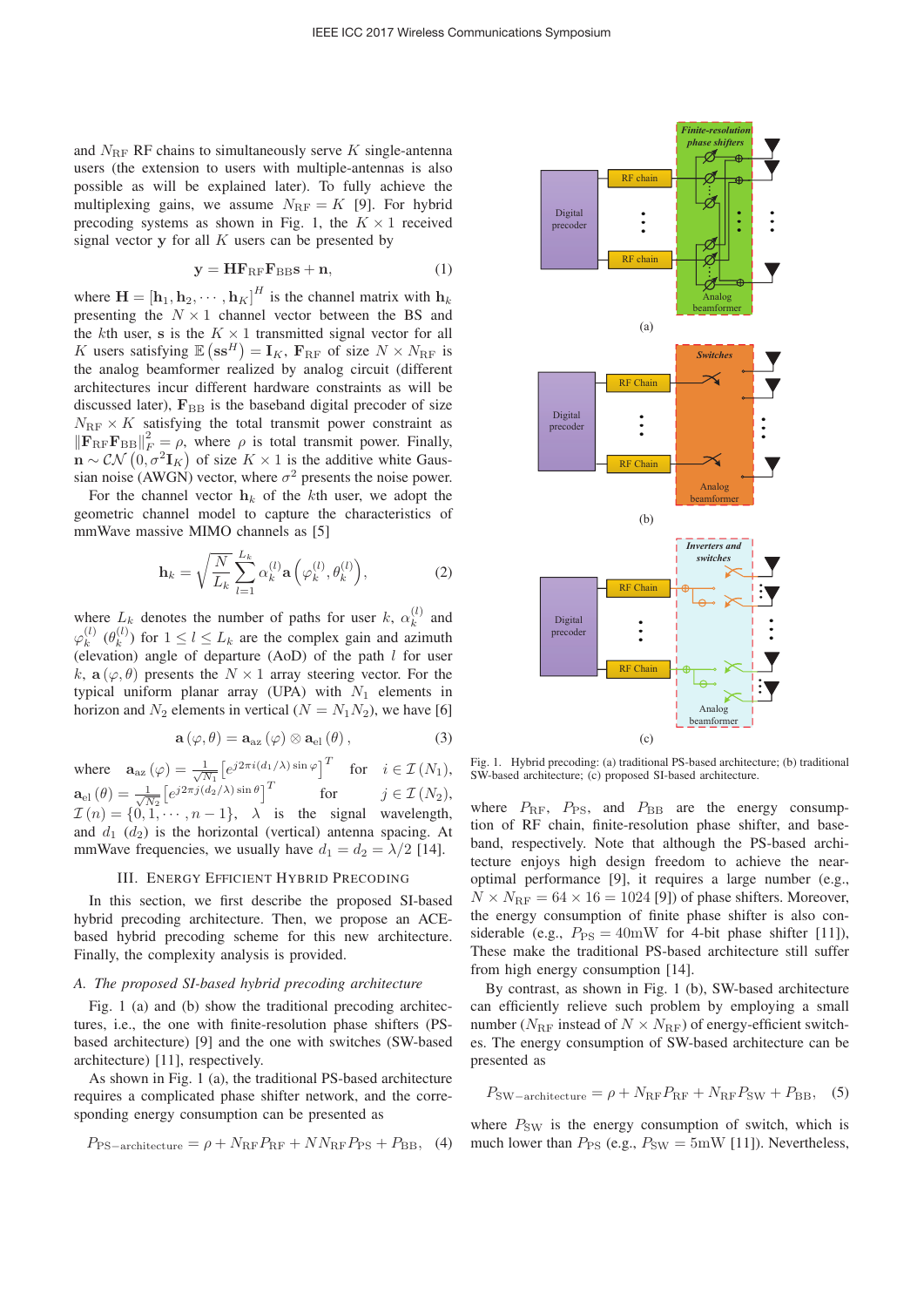since only  $N_{\text{RF}}$  antennas are active simultaneously, SW-based architecture cannot fully achieve the array gains of mmWave massive MIMO, leading to an obvious performance loss [15].

To overcome the problems faced by traditional architectures, we propose the SI-based architecture as shown in Fig. 1 (c), which can be considered as a better trade-off between the near-optimal PS-based architecture and the energy-efficient SW-based architecture. Specifically, in the proposed SI-based architecture, each RF chain is only connected to a sub antenna array with  $M = N/N_{\text{RF}}$  (assumed to be an integer) antennas instead of all  $N$  antennas [16]. Moreover, each RF chain is connected to the sub antenna array via only one inverter and M switches instead of N phase shifters. The energy consumption of SI-based architecture can be presented by

$$
P_{\rm SI-architecture} = \rho + N_{\rm RF} P_{\rm RF} + N_{\rm RF} P_{\rm IN} + N P_{\rm SW} + P_{\rm BB}, \tag{6}
$$

where  $P_{IN}$  is the energy consumption of inverter. It worth pointing out that the inverters can be realized by the digital chip with the energy consumption similar to switches (i.e.,  $P_{\text{IN}} \approx P_{\text{SW}}$  [15]. As a result, by comparing (4)-(6), we can conclude that the energy consumption of the proposed SIbased architecture is much lower than that of PS-based one. Furthermore, as all antennas are used, SI-based architecture can also achieve the potential array gains of mmWave massive MIMO, which will be further proved as follows.

To do this, we need to first explain the hardware constraints induced by the proposed SI-based architecture, which are different from those of the traditional ones. The first constraint is that the analog beamformer  $\mathbf{F}_{\text{RF}}$  should be a block diagonal matrix instead of a full matrix as

$$
\mathbf{F}_{\rm RF} = \left[ \begin{array}{cccc} \bar{\mathbf{f}}_1^{\rm RF} & \mathbf{0} & \dots & \mathbf{0} \\ \mathbf{0} & \bar{\mathbf{f}}_2^{\rm RF} & & \mathbf{0} \\ \vdots & & \ddots & \vdots \\ \mathbf{0} & \mathbf{0} & \dots & \bar{\mathbf{f}}_{N_{\rm RF}}^{\rm RF} \end{array} \right]_{N \times N_{\rm RF}} , \qquad (7)
$$

where  $\vec{F}_{n}^{\text{RF}}$  is the  $M \times 1$  analog beamformer on the *n*th subsetement of  $\vec{F}_{n}^{\text{RF}}$  is the second constraint is that since only inverters antenna array. The second constraint is that since only inverters and switches are used, all the N nonzero elements of  $F_{\text{RF}}$ should belong to

$$
\frac{1}{\sqrt{N}}\{-1,+1\}.
$$
 (8)

Based on these constraints, we have the following Lemma 1.

**Lemma 1.** Assume that the channel  $\mathbf{h}_k$  of user k only has sin*gle path, i.e.,*  $L_k = 1$  *[12]. When*  $N \rightarrow \infty$  *and*  $N/M = N_{\text{RF}}$ *, the ratio* ζ *between the array gains achieved by SI-based architecture and that achieved by PS-based architecture with sufficiently high-resolution phase shifters can be presented by*

$$
\lim_{N \to \infty, \frac{N}{M} = N_{\text{RF}}} \zeta = \frac{4}{N_{\text{RF}} \pi^2}.
$$
\n(9)

*Proof:* For the traditional PS-based architecture with sufficiently high-resolution phase shifters, the phases of the elements in the analog beamformer can be arbitrarily adjusted to capture the power of  $h_k$ . Therefore, the array gains achieved by PS-based architecture is  $\left|\alpha_k^{(1)}\right|$ gains achieved by SI-based architecture can be presented by 2 . By contrast, the array

$$
\left| \mathbf{h}_{k}^{H} \mathbf{f}_{k}^{\text{RF}} \right|^{2} = N \left| \alpha_{k}^{(1)} \right|^{2} \left| \mathbf{a}^{H} \left( \varphi_{k} \right) \mathbf{f}_{k}^{\text{RF}} \right|^{2}
$$
\n
$$
= \frac{1}{N} \left| \alpha_{k}^{(1)} \right|^{2} \left| \sum_{m=1}^{M} e^{j \bar{\phi}_{m}} \right|^{2}
$$
\n
$$
= \frac{1}{N} \left| \alpha_{k}^{(1)} \right|^{2} \left( \left| \sum_{m=1}^{M} \cos \left( \bar{\phi}_{m} \right) \right|^{2} + \left| \sum_{m=1}^{M} \sin \left( \bar{\phi}_{m} \right) \right|^{2} \right),
$$
\n(10)

where  $f_k^{\text{RF}}$  is the *k*th column of  $\mathbf{F}_{\text{RF}}$  including the zeros and  $\bar{\phi}_m$  denotes the phase quantization error. Since the nonzero elements in  $\mathbf{f}_{kk}^{RF}$  belong to  $\frac{1}{\sqrt{N}}\{-1,+1\}$ ,  $\bar{\phi}_m$  can be as-<br>sumed to follow the uniform distribution  $\mathcal{U}(\pi/2,\pi/2)$  for sumed to follow the uniform distribution  $\mathcal{U}(-\pi/2, \pi/2)$  for  $1 \leq m \leq M$  [10]. Then, we have

$$
\lim_{N \to \infty} \zeta = \frac{1}{N_{\text{RF}} M} \left\{ \left| \sum_{m=1}^{M} \cos \left( \bar{\phi}_m \right) \right|^2 + \left| \sum_{m=1}^{M} \sin \left( \bar{\phi}_m \right) \right|^2 \right\}
$$
\n
$$
= \frac{1}{N_{\text{RF}}} \left( \mathbb{E} \left[ \cos \left( \bar{\phi}_m \right) \right] \right)^2 + \left( \mathbb{E} \left[ \sin \left( \bar{\phi}_m \right) \right] \right)^2
$$
\n
$$
= \frac{4}{N_{\text{RF}} \pi^2},\tag{11}
$$

which verifies the conclusion in Lemma 1.

Lemma 1 indicates that although the proposed SI-based architecture suffers from some loss of array gains compared to the near-optimal PS-based architecture, the performance loss keeps constant and limited, which does not grow as the number of BS antennas goes to infinity. Recalling the low energy consumption of SI-based architecture, we can conclude that our scheme is a better trade-off between the traditional architectures, which will be also verified by simulation. Next, we will design a near-optimal hybrid precoding scheme for SIbased architecture with quite different hardware constraints.

# *B. ACE-based hybrid precoding scheme*

We aim to design the analog beamformer  $\mathbf{F}_{\text{RF}}$  and the digital precoder  $\mathbf{F}_{\text{BB}}$  to maximize the achievable sum-rate  $R$ , which can be presented as

$$
\left(\mathbf{F}_{\text{RF}}^{\text{opt}}, \mathbf{F}_{\text{BB}}^{\text{opt}}\right) = \underset{\mathbf{F}_{\text{RF}}, \mathbf{F}_{\text{BB}}}{\arg \max R},
$$
\n
$$
\text{s.t.} \quad \mathbf{F}_{\text{RF}} \in \mathcal{F},
$$
\n
$$
\|\mathbf{F}_{\text{RF}} \mathbf{F}_{\text{BB}}\|_{F}^{2} = \rho,
$$
\n
$$
\text{or} \quad \mathbf{F}_{\text{RF}} \mathbf{F}_{\text{BB}}\|_{F}^{2} = \rho,
$$
\n
$$
\text{or} \quad \mathbf{F}_{\text{RF}} \mathbf{F}_{\text{BB}}\|_{F}^{2} = \rho,
$$
\n
$$
\text{or} \quad \mathbf{F}_{\text{RF}} \mathbf{F}_{\text{BB}}\|_{F}^{2} = \rho,
$$
\n
$$
\text{or} \quad \mathbf{F}_{\text{RF}} \mathbf{F}_{\text{BB}}\|_{F}^{2} = \rho,
$$
\n
$$
\text{or} \quad \mathbf{F}_{\text{RF}} \mathbf{F}_{\text{BB}}\|_{F}^{2} = \rho,
$$
\n
$$
\text{or} \quad \mathbf{F}_{\text{RF}} \mathbf{F}_{\text{BB}}\|_{F}^{2} = \rho,
$$
\n
$$
\text{or} \quad \mathbf{F}_{\text{RF}} \mathbf{F}_{\text{BB}}\|_{F}^{2} = \rho,
$$
\n
$$
\text{or} \quad \mathbf{F}_{\text{RF}} \mathbf{F}_{\text{BB}}\|_{F}^{2} = \rho,
$$
\n
$$
\text{or} \quad \mathbf{F}_{\text{RF}} \mathbf{F}_{\text{BB}}\|_{F}^{2} = \rho,
$$
\n
$$
\text{or} \quad \mathbf{F}_{\text{RF}} \mathbf{F}_{\text{BB}}\|_{F}^{2} = \rho,
$$
\n
$$
\text{or} \quad \mathbf{F}_{\text{RF}} \mathbf{F}_{\text{BB}}\|_{F}^{2} = \rho,
$$
\n
$$
\text{or} \quad \mathbf{F}_{\text{RF}} \mathbf{F}_{\text{BB}}\|_{F}^{2} = \rho,
$$
\n
$$
\text{or} \quad \mathbf{F
$$

where  $F$  denotes the set with all possible analog beamformers satisfying the two constraints (7) and (8) described above, and the achievable sum-rate  $R$  can be presented by

$$
R = \sum_{k=1}^{K} \log_2 \left( 1 + \gamma_k \right),\tag{13}
$$

where  $\gamma_k$  presents the signal-to-interference-plus-noise ratio (SINR) of the kth user as

$$
\gamma_k = \frac{\left|\mathbf{h}_k^H \mathbf{F}_{\rm RF} \mathbf{f}_k^{\rm BB}\right|^2}{\sum\limits_{k' \neq k} \left|\mathbf{h}_k^H \mathbf{F}_{\rm RF} \mathbf{f}_{k'}^{\rm BB}\right|^2 + \sigma^2},\tag{14}
$$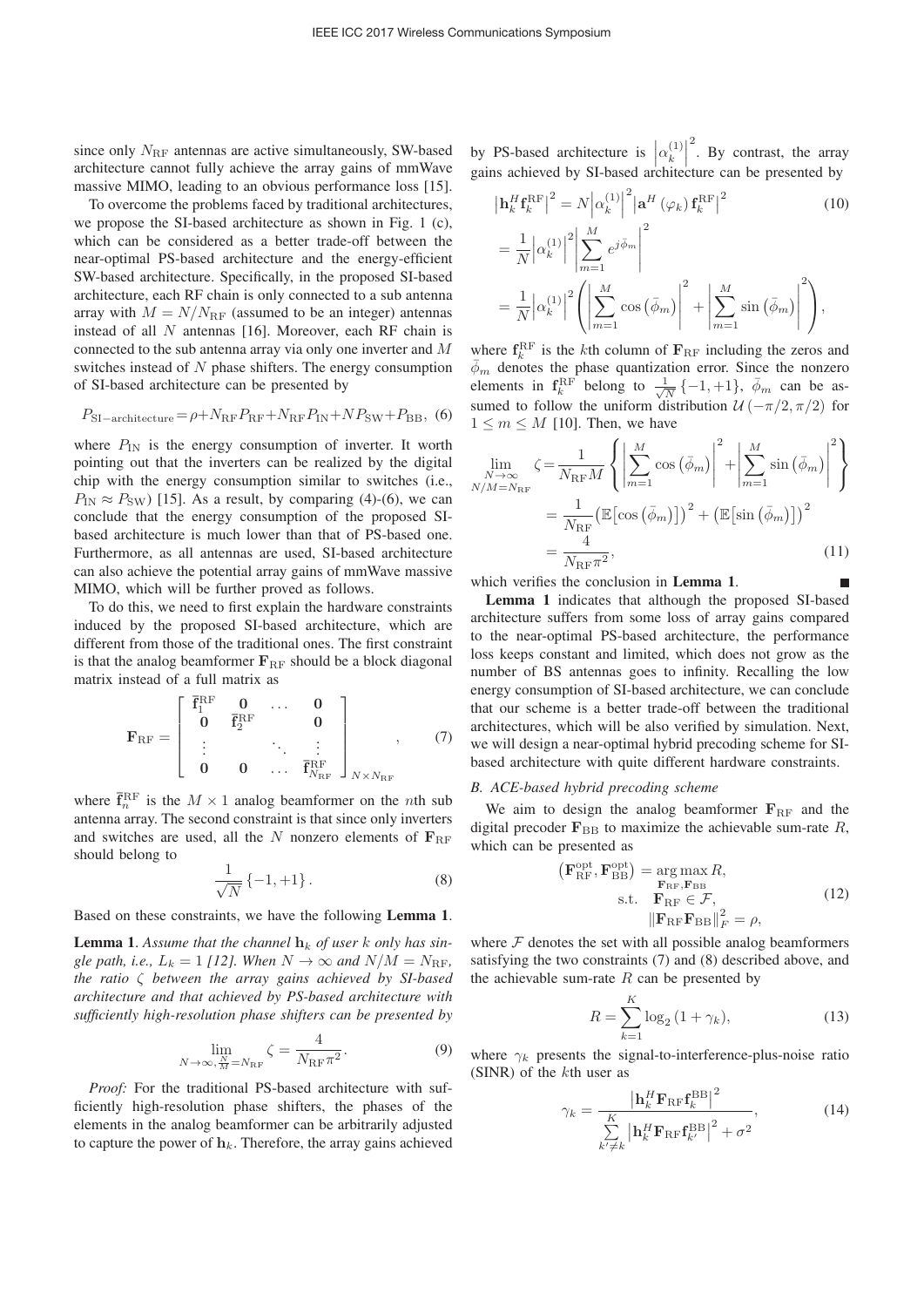where  $f_k^{BB}$  is the *k*th column of  $\mathbf{F}_{BB}$ .

It is worth pointing out that the constraints (7) and (8) on the analog beamformer  $\mathbf{F}_{RF}$  are non-convex. This makes (12) very difficult to be solved. Fortunately, as all the  $N$  nonzero elements of  $\mathbf{F}_{\text{RF}}$  belong to the set  $\frac{1}{\sqrt{N}}\{-1, +1\}$ , the number<br>of possible  $\mathbf{F}_{\text{F}}$  is finite. Therefore (12) can be regarded as a of possible  $\mathbf{F}_{\text{RF}}$  is finite. Therefore, (12) can be regarded as a non-coherent combining problem [13]. To solve it, we can first select a candidate  $\mathbf{F}_{\text{RF}}$ , and compute the optimal  $\mathbf{F}_{\text{BB}}$  according to the effective channel matrix  $HF_{RF}$  without non-convex constraints. After all possible  $\mathbf{F}_{\text{RF}}$ 's have been searched, we can obtain the optimal analog beamformer  $\mathbf{F}_{\text{RF}}^{\text{opt}}$  and digital precoder  $\mathbf{F}_{\text{BB}}^{\text{opt}}$ . However, such exhaustive search scheme requires to search  $2^N$  possible  $\mathbf{F}_{\text{RF}}$ 's and  $\mathbf{F}_{\text{BB}}$ 's, which involves unaffordable complexity as  $N$  is usually large in mmWave massive MIMO systems (e.g.,  $N = 64$ ,  $2^{64} \approx 1.84 \times 10^{19}$ ). To solve this problem, we propose an ACE algorithm, which can be considered as an improved version of the CE algorithm developed from machine learning [13].

At first, we would like to briefly introduce the conventional CE algorithm, which is a probabilistic model-based algorithm to solve the combining problem by an iterative procedure. In each iteration, the CE algorithm first generates  $S$  candidates (e.g., possible hybrid precoders in our problem) according to a probability distribution. Then, it computes the objective value (e.g., achievable sum-rate in our problem) of each candidate, and selects  $S_{\text{elite}}$  best candidates as "elite" [13]. Finally, based on the selected elites, the probability distribution is updated by minimizing the CE. Repeating such procedure, the probability distribution will be refined to generate a solution close to the optimal one with a sufficiently high probability. However, although the CE algorithm has been widely used in machine learning [13], it still has some disadvantages. One is that the contributions of all elites are treated as the same. Intuitively, the elite with better objective value should be more important when we update the probability distribution. Therefore, if we can adaptively weight the elites according to their objective values, better performance can be expected. Following this idea, we propose an ACE algorithm to solve (12).

The pseudo-code of the proposed ACE-based hybrid precoding scheme<sup>1</sup> is summarized in **Algorithm 1**, which can be explained as follows. At the beginning, we formulate the nonzero elements in  $\mathbf{F}_{\text{RF}}$  as  $N \times 1$  vector  $f = \left[ (\overline{\mathbf{f}}_1^{\text{RF}})^T, (\overline{\mathbf{f}}_2^{\text{RF}})^T, \cdots (\overline{\mathbf{f}}_{N_{\text{RF}}}^{\text{RF}})^T \right]^T$ , and set the probability parameter  $\mathbf{u} = [u_1, u_2, \cdots, u_N]^T$  as an  $N \times 1$  vector, where  $0 \le u_1 \le 1$  presents the probability that  $f_1 = 1/\sqrt{N}$  f is becomes the probability that  $f_n = 1/\sqrt{N}$ ,  $f_n$  is<br>
the *n*th element of f. Then, by initializing  $\mathbf{u}^{(0)} = \frac{1}{2} \times \mathbf{1}_{N \times 1}$ the *n*th element of **f**. Then, by initializing  $\mathbf{u}^{(0)} = \frac{1}{2} \times \mathbf{1}_{N \times 1}$ <br>(1 is the all-one vector) we assume that all the N nonzero (1 is the all-one vector), we assume that all the  $\tilde{N}$  nonzero elements of  $\mathbf{F}_{RF}$  belong to  $\frac{1}{\sqrt{N}}\{-1,+1\}$  with equal prob-<br>ability since no priori information is available. During the ability, since no priori information is available. During the ith iteration, in step 1, we first generate  $S$  candidate analog beamformers  ${F_{RF}^s}_{s=1}^S$  based on the probability distribution  $\Xi(\mathcal{F}; \mathbf{u}^{(i)})$  (i.e., generate  $\{\mathbf{f}^s\}_{s=1}^S$  according to  $\mathbf{u}^{(i)}$ , and reshape them as matrices belong to  $\mathcal{F}$ ). Then in step 2, we reshape them as matrices belong to  $\mathcal F$ ). Then, in step 2, we

**Input**: Channel matrix **H**; Number of iterations *I*;

Number of candidates  $S$ ; Number of elites  $S_{\text{elite}}$ . **Initialization:**  $i = 0$ ;  $\mathbf{u}^{(0)} = \frac{1}{2} \times \mathbf{1}_{N \times 1}$ .

for  $0 \leq i \leq I$ 

- 1. Randomly generate  $S$  candidate analog beamformers  $\left\{ \mathbf{F}_{\text{RF}}^{s} \right\}_{s=1}^{S}$  based on  $\Xi\left(\mathcal{F}; \mathbf{u}^{(i)}\right);$
- 2. Compute S corresponding digital precoders  ${F_{BB}^s}_{s=1}$ based on the effective channel  $\mathbf{H}_{eq}^{s} = \mathbf{H}\mathbf{F}_{RF}^{s}$ ;
- 3. Calculate the achievable sum-rate  ${R(\mathbf{F}_{\text{RF}}^{s})}\s_{s=1}^{S}$  (13);

4. Sort 
$$
\{R(\mathbf{F}_{RF}^{s})\}_{s=1}^{S}
$$
 in a descend order as  
\n $R\left(\mathbf{F}_{RF}^{[1]}\right) \geq R\left(\mathbf{F}_{RF}^{[2]}\right) \geq \cdots \geq R\left(\mathbf{F}_{RF}^{[S]}\right);$   
\n5. Select elites as  $\mathbf{F}_{RF}^{[1]}, \mathbf{F}_{RF}^{[2]}, \cdots, \mathbf{F}_{RF}^{[S_{elite}]};$ 

- 
- 6. Calculate weight  $w_s$  for each elite  $\mathbf{F}_{\text{RF}}^{[s]}$ ,  $1 \leq s \leq S_{\text{elite}}$ ;
- 7. Update  $\mathbf{u}^{(i+1)}$  according to  $\{w_s\}_{s=1}^{S_{\text{elite}}}$  and  $\{\mathbf{F}_{\text{RF}}^{[s]}\}_{s=1}^{S_{\text{elite}}}$ ; 8.  $i = i + 1$ ;

end for

**Output:** Analog beamformer  $\mathbf{F}_{RF}^{[1]}$ , Digital precoder  $\mathbf{F}_{BB}^{[1]}$ . Algorithm 1: The proposed ACE-based hybrid precoding

calculate the corresponding digital precoder  $\mathbf{F}_{\text{BB}}^{s}$  according to the effective channel  $\mathbf{H}_{eq}^s = \mathbf{H}\mathbf{F}_{RF}^s$  for  $1 \leq s \leq S$ . Note that there are lots of advanced digital precoder schemes [3]. In this there are lots of advanced digital precoder schemes [3]. In this paper, we adopt the classical ZF digital precoder with the nearoptimal performance and low complexity as the example [3], and  $\mathbf{F}_{\text{BB}}^s$  can be computed as

$$
\mathbf{G}^s = \left(\mathbf{H}_{\text{eq}}^s\right)^H \left(\mathbf{H}_{\text{eq}}^s \left(\mathbf{H}_{\text{eq}}^s\right)^H\right)^{-1}, \quad \mathbf{F}_{\text{BB}}^s = \beta^s \mathbf{G}^s, \quad (15)
$$

where  $\beta^s = \sqrt{\rho}/\|\mathbf{F}_{\text{RF}}^s \mathbf{G}^s\|_F$  is power normalized factor.

After that, in step 3, the achievable sum-rate  ${R(\mathbf{F}_{\text{RF}}^s)}$ After that, in step 3, the achievable sum-rate  $\{K(\mathbf{F}_{RF}^s)\}_{s=1}^s$  are calculated by substituting  $\mathbf{F}_{RF}^s$  and  $\mathbf{F}_{BB}^s$  (also a function  $s=1$ of  $\mathbf{F}_{\text{RF}}^{s}$ ) into (13). We sort  $\{R(\mathbf{F}_{\text{RF}}^{s})\}_{s=1}^{S}$  in a descend order<br>in step 4. Then, the elites can be obtained in step 5. In the in step 4. Then, the elites can be obtained in step 5. In the conventional CE algorithm, the next step is to using elites to update  $\mathbf{u}^{(i+1)}$  by minimizing CE, which is equivalent to [13]

$$
\mathbf{u}^{(i+1)} = \arg \max_{\mathbf{u}^{(i)}} \frac{1}{S} \sum_{s=1}^{S_{\text{elite}}} \ln \Xi \left( \mathbf{F}_{\text{RF}}^{[s]}; \mathbf{u}^{(i)} \right), \qquad (16)
$$

where  $\Xi\left(\mathbf{F}_{RF}^{[s]}; \mathbf{u}^{(i)}\right)$  denotes the probability to generate  $\mathbf{F}_{RF}^{[s]}$ . As mentioned above, in (16), the contributions of all elites are treated as the same, leading to performance degradation. To solve this problem, we propose to weight each elite adaptively based on its achievable sum-rate. Specifically, we first define an auxiliary parameter  $T$  presenting the average achievable sum-rate of all elites as

$$
T = \frac{1}{S_{\text{elite}}} \sum_{s=1}^{S_{\text{elite}}} R\left(\mathbf{F}_{\text{RF}}^{[s]}\right). \tag{17}
$$

Then, the weight  $w_s$  of the elite  $\mathbf{F}_{RF}^{[s]}$  can be calculated in step 6 as  $w_s = R\left(\mathbf{F}_{RF}^{[s]}\right)/T$ . Based on  $\{w_s\}_{s=1}^{S_{elite}}$ , (16) can be modified as

$$
\mathbf{u}^{(i+1)} = \arg\max_{\mathbf{u}^{(i)}} \frac{1}{S} \sum_{s=1}^{S_{\text{elite}}} w_s \ln \Xi \left( \mathbf{F}_{\text{RF}}^{[s]}; \mathbf{u}^{(i)} \right). \tag{18}
$$

<sup>&</sup>lt;sup>1</sup>Note that the convergence of the proposed ACE-based hybrid precoding scheme can be proved by extending the Theorem 1 in [17].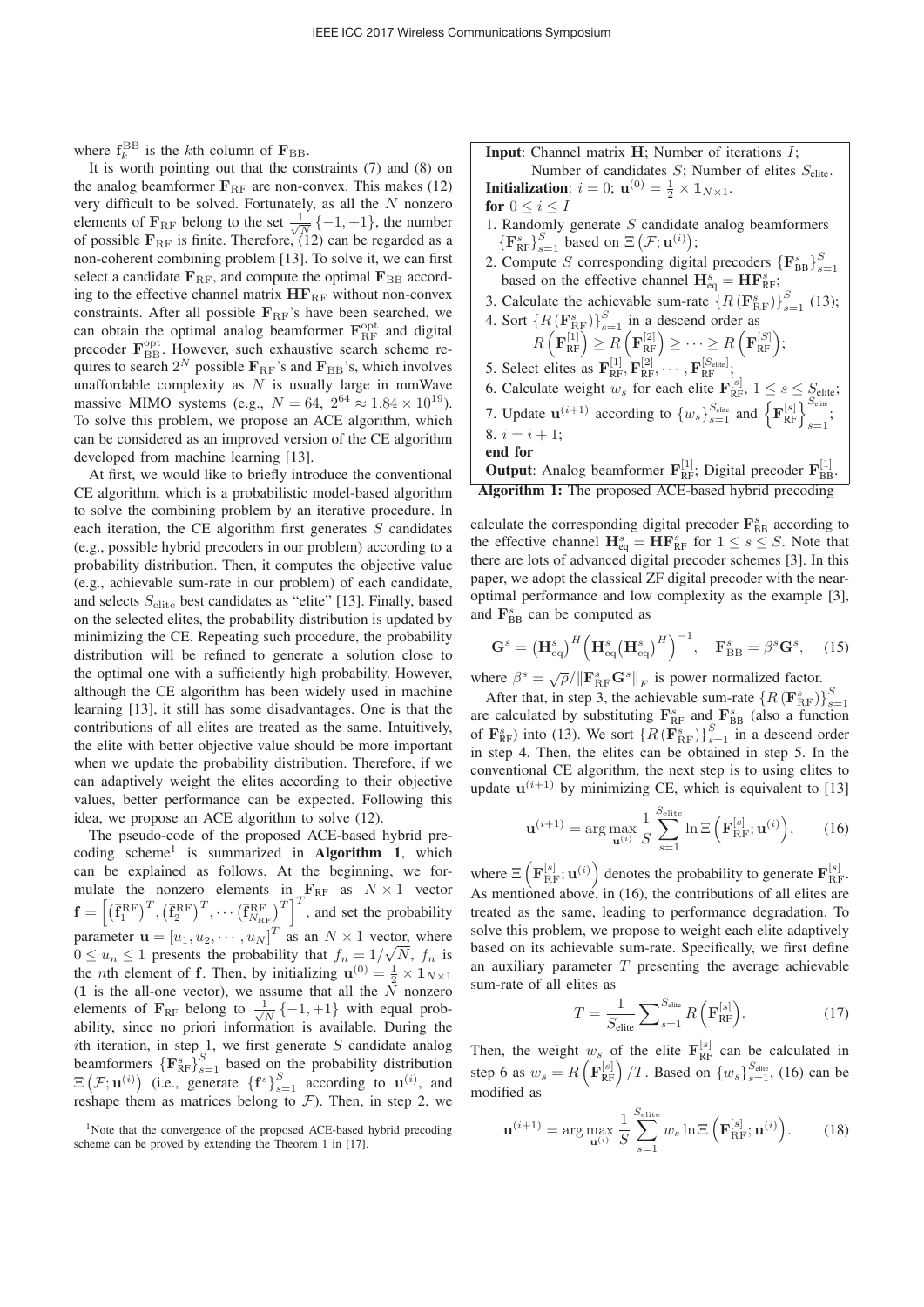Note that  $\Xi\left(\mathbf{F}_{\text{RF}}^{[s]}; \mathbf{u}^{(i)}\right) = \Xi\left(\mathbf{f}^{[s]}; \mathbf{u}^{(i)}\right)$ , and the *n*th element  $f_n^{[s]}$  of  $f^{[s]}$  is a Bernoulli random variable, where  $f_n^{[s]} = 1/\sqrt{N}$ <br>with probability  $g^{(i)}$  and  $f^{[s]} = 1/\sqrt{N}$  with probability with probability  $u_n^{(i)}$  and  $f_n^{[s]} = -1/\sqrt{N}$  with probability  $1 - u_n^{(i)}$ . Therefore, we have

$$
\Xi\left(\mathbf{F}_{\mathrm{RF}}^{[s]};\mathbf{u}^{(i)}\right) = \prod_{n=1}^{N} \left(u_n^{(i)}\right)^{\frac{1}{2}\left(1+\sqrt{N}f_n^{[s]}\right)} \left(1-u_n^{(i)}\right)^{\frac{1}{2}\left(1-\sqrt{N}f_n^{[s]}\right)}.
$$
\n(19)

After substituting (19) into (18), the first derivative of the target in (18) with respect to  $u_n^{(i)}$  can be derived as

$$
\frac{1}{S} \sum_{s=1}^{S_{\text{elite}}} w_s \left( \frac{1 + \sqrt{N} f_n^{[s]}}{2u_n^{(i)}} - \frac{1 - \sqrt{N} f_n^{[s]}}{2\left(1 - u_n^{(i)}\right)} \right). \tag{20}
$$

Setting (20) to zero,  $\mathbf{u}^{(i+1)}$  can be updated in step 7 as

$$
u_n^{(i+1)} = \frac{\sum_{s=1}^{S_{\text{elite}}} w_s \left(\sqrt{N} f_n^{[s]} + 1\right)}{2 \sum_{s=1}^{S_{\text{elite}}} w_s}.
$$
 (21)

Such procedure above will be repeated  $(i = i + 1$  in step 8) until the maximum number of iterations  $I$  is reached, and the analog beamformer and digital precoder will be selected as  $\mathbf{F}_{\text{RF}}^{[1]}$  and  $\mathbf{F}_{\text{BB}}^{[1]}$ , respectively. Finally, it is worth pointing out that the proposed ACE-based hybrid precoding scheme can be also extended to the scenario where users employ multiple antennas. In this case, the analog beamformers at the BS and users should be jointly searched by the ACE algorithm.

## *C. Computational complexity analysis*

In this subsection, the computational complexity of the proposed ACE-based hybrid precoding scheme is discussed.

From Algorithm 1, we can observe that the complexity of the ACE-based hybrid precoding scheme mainly comes from steps 2, 3, 6, and 7. In step 2, we need to compute S effective channel matrices  ${H_{\text{eq}}^s}_{s=1}^S$  and digital precoders  ${ {\{F_{BB}^s}\}}_{s=1}^S$  according to (15). Therefore, the complexity of this part is  $\mathcal{O}(SNK^2)$ . In step 3, the achievable sum-rate of each candidate is computed. Since we employ the digital ZF precoder, the SINR  $\gamma_k^s$  of the kth user for the sth candidate is simplified to  $\gamma_k^s = (\beta^s/\sigma)^2$ . As a result, this part only involves<br>the complexity  $\mathcal{O}(S)$ . In step 6, we calculate  $S_{\text{max}}$  weights the complexity  $\mathcal{O}(S)$ . In step 6, we calculate  $S_{\text{elite}}$  weights based on (17), which is quite simple with the complexity  $\mathcal{O}(S_{\text{elite}})$ . Finally, in step 7, the probability parameter  $\mathbf{u}^{(i+1)}$ is updated according to (21) with the complexity  $\mathcal{O}(NS_{\text{elite}})$ .

In summary, after  $I$  iterations, the total computational complexity of the proposed ACE hybrid precoding scheme is  $\mathcal{O}(ISNK^2)$ . Since K is usually small, I and S also do not have to be very large as will be verified in the next section, we can conclude that the complexity of the proposed ACE-based hybrid precoding scheme is acceptable, which is comparable with the simple least squares (LS) algorithm.

## IV. SIMULATION RESULTS

In this section, we provide the simulation results in terms of achievable sum-rate and energy-efficiency to evaluate the performance of the proposed ACE-based hybrid precoding







Fig. 3. Achievable sum-rate against S and I.

scheme. The simulation parameters are described as follows: We assume that the BS employs an UPA with antenna spacing  $d_1 = d_2 = \lambda/2$ . For the kth user, we generate the channel  $h_k$  based on (2), where we assume: 1)  $L_k = 3$ ; 2)  $\alpha_k^{(l)} \sim \mathcal{CN}(0,1)$  for  $1 \leq l \leq L_k$ ; 3)  $\varphi_k^{(l)}$  and  $\theta_k^{(l)}$  follow the uniform distribution  $\mathcal{U}(-\pi, \pi)$  for  $1 \leq l \leq L_k$  [12]. Finally, the signal-to-noise ratio (SNR) is defined as  $\rho/\sigma^2$ .

Fig. 2 shows the achievable sum-rate comparison in a typical mmWave massive MIMO system with  $N = 64$ ,  $N_{\text{RF}} = K = 4$ . In Fig. 2, the proposed CE-based (i.e., using the conventional CE algorithm to solve (12)) and ACEbased hybrid precoding schemes are designed for SI-based architecture, where we set  $S = 200$ ,  $S_{\text{elite}} = 40$ , and  $I = 20$ for Algorithm 1, the conventional two-stage hybrid precoding scheme is designed for PS-based architecture with 4-bit phase shifters [9], and the conventional antenna selection (AS)-based hybrid precoding scheme is designed for SW-based architecture [11] with switches. Firstly, we can observe from Fig. 2 that the proposed ACE algorithm outperforms the traditional CE algorithm, where the SNR gap is about 1 dB. Note that the ACE algorithm only involves one additional step (i.e., step 6 in Algorithm 1) with negligible complexity. Therefore, the proposed ACE algorithm is more efficient. Moreover, Fig. 2 also shows that the proposed ACE-based hybrid precoding can